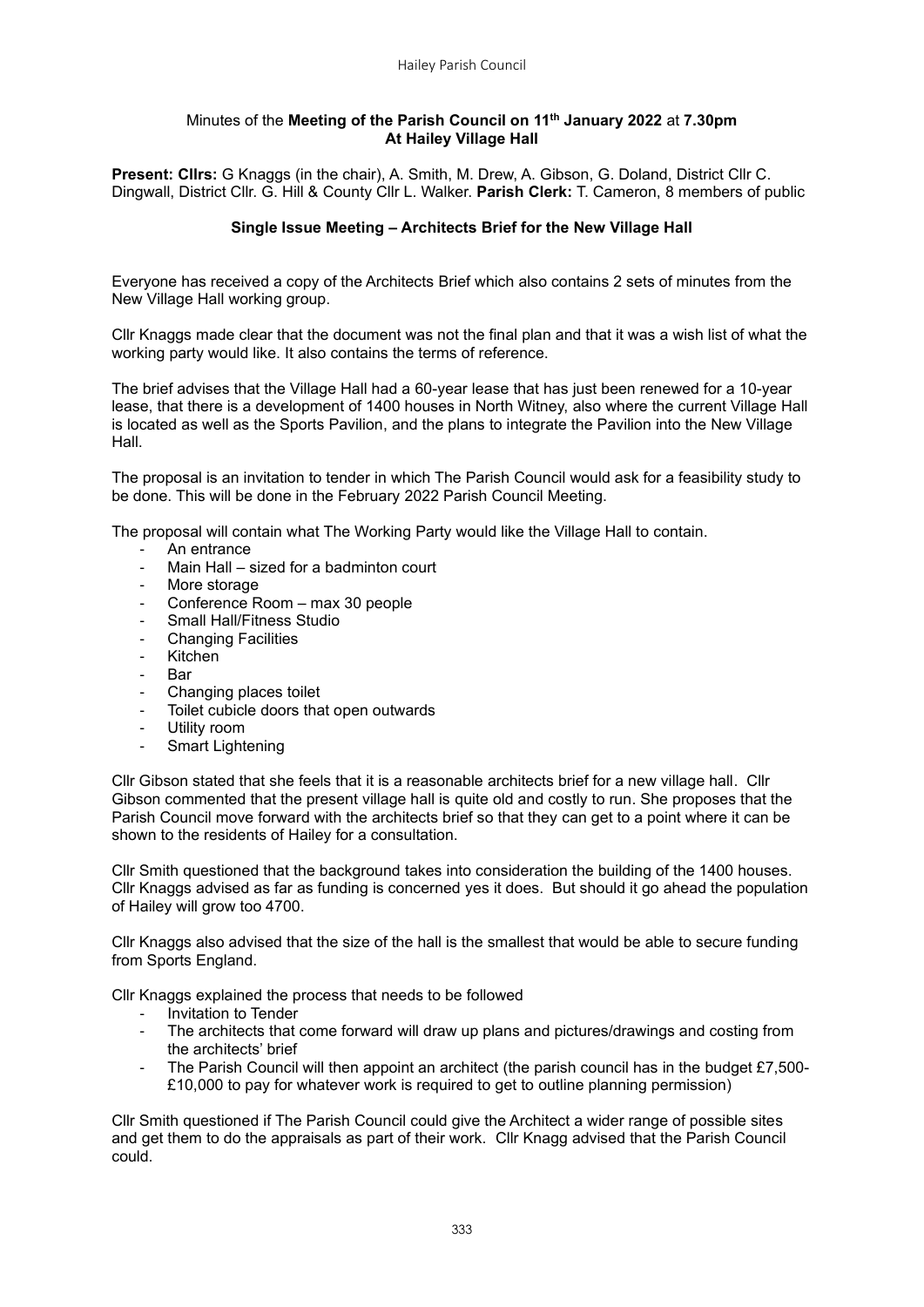Cllr Doland advised that it needed to be made clear that The Parish Council could go for outline planning, but it does not mean that the project has to go forward.

Cllr Drew brought up that surely the type of roof that is in the brief would mean that it would need to be south facing and that could possibly limit the sites that could be used. Cllr Doland advised that at present companies advise that solar panels are placed east/west.

Cllr Drew asked if the Parish Council are going to leave in that they have the whole current site which includes the play area to chose from. Cllr Knaggs advised that if the Parish Council wish to exclude parts of the current site, then they can have that added to the brief. Cllr Drew advised in his personal view that the play area should be excluded.

Cllr Doland doesn't think that the brief should limit the type of roof that is used and the direction that it should be pointed.

Cllr Drew asked how the Parish Council are going to deal with any other suggested sites. Cllr Doland advised that other sites had been considered but because of various reason have been discounted for example-the cost of procuring the land.

Cllr Smith proposed that either all potential sites are put into the brief and let the Architects do the site appraisals or take sites out of the brief and pay for the appraisals at a later date.

The decision was made that to include the following sites:

- The Old Burial Ground
- Mr Bassen Field
- The end of the recreation field
- The site of the current village hall

It was decided to cancel the Public Meeting on 6<sup>th</sup> February 2022.